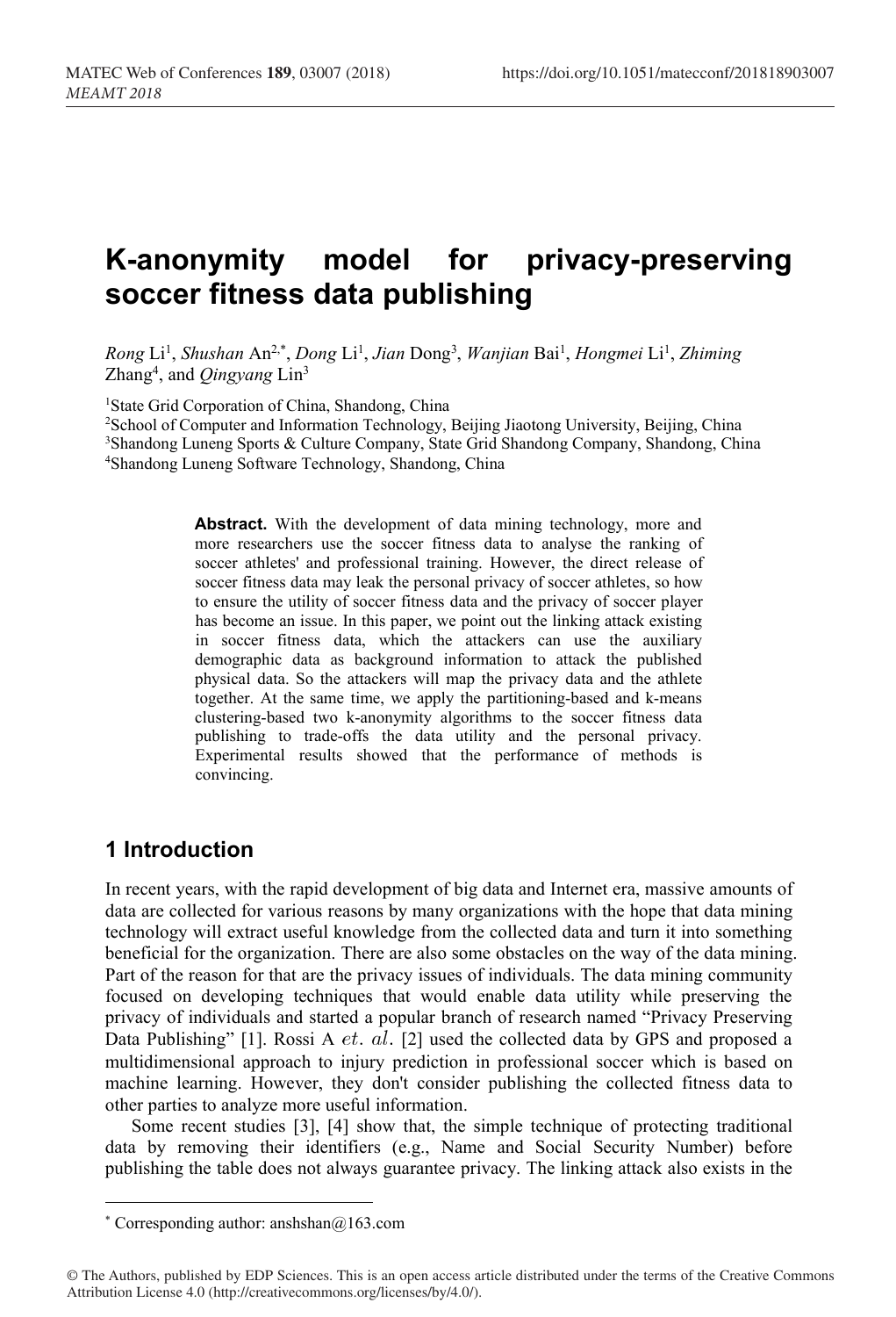soccer fitness data publishing. For example, a soccer player might be re-identified by joining the published data with another soccer website dataset on Height and Weight. Fig. **1** shows such an attack, where Bob's sensitive fitness data will be determined by joining the published soccer fitness data with a public soccer website data.



**Fig. 1.** Tables vulnerable to linking attack.

K-anonymity has been proposed to reduce the risk of this type of attack [4]. The main purpose of the k-anonymization, which has at least k-1 same tuples of each tuple, is to protect the privacy of the individual to whom the data belongs. The main contributions of this paper are summarized as follows:

- We point out the linking attack existing in soccer fitness data. The attackers can use the public soccer website data to determine a soccer player and his sensitive fitness data.
- Towards to this type of attack, this paper applies the two k-anonymity methods, Mondrian K-Anonymity and K-means Anonymity. Meantime, we conduct a comparative study of aforementioned approaches on the soccer fitness data and analyse the results of these methods. Experimental results show that these methods can preserve the soccer players' privacy and guarantee the utility of these data.

The remainder of this paper is organized as follows. Section 2 presents a brief overview of the literature on the k-anonymization. In Section 3, we formally define the k-anonymity model for traditional anonymization. Section 4 focuses on practical solutions of kanonymity for privacy preserving data publishing. We present the experimental results in Section 5 and conclude this paper in Section 6.

## **2 Related work**

The issue of information disclosure has been studied extensively in the framework of statistical databases. Lots of information disclosure limitation techniques have been designed for data publishing, including Sampling, Cell Suppression, Rounding, Data Swapping and Perturbation. However, these methods compromised data integrity of the tables. Sweeney [3] first introduced the k-anonymity protection model, explored related attacks and provided ways in which the attacks can be thwarted.

Numerous algorithms [5], [6], [7] have been proposed in the literature for guaranteeing k-anonymity. LeFevre  $et.$   $al.$  [6] introduced a class of algorithms for producing kanonymous full-domain generalizations using two key ideas of bottom-up aggregation (rollup) along generalization dimensions and a priori computation. The work in [7] extended the above study by using a simple greedy approximation algorithm to complete the multidimensional k-anonymity.

# **3 Problem definition**

In this section, a general model, k-anonymity, is used to define the anonymization problem for soccer fitness data. Furthermore, we consider two efficient metrics to quantify the information loss incurred by the table perturbation.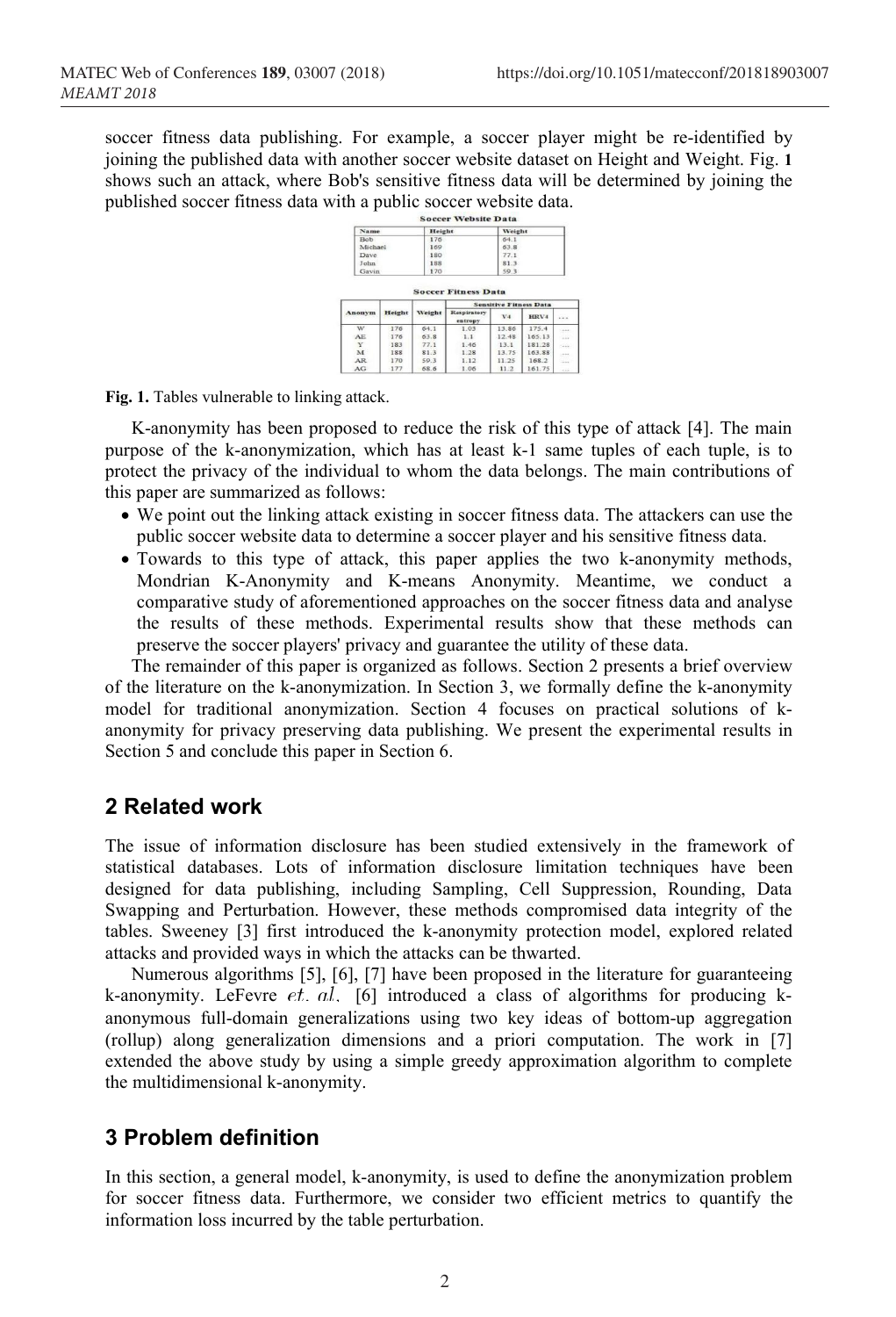#### **3.1 K-anonymity: A general model**

Suppose a data holder wants to publish a soccer fitness data table  $T(ID, D_1, \ldots, D_m, Sens)$  to some recipient for data analysis. ID is an explicit identifier, such as  $SSN$ , and it must be removed before publication. Each  $D_i$  is either a categorical or a numerical attribute.  $Sens$  is a sensitive attribute.

Definition 1:  $(Quasi-identityier Attribute Sets)$  A quasi-identifier  $(QID)$  is a minimal set of attributes  $D_1, \ldots, D_m$  in table T that can be joined with external information to re-identify individual records (with sufficiently high probability), where  $QID \subseteq \{D_1, \ldots, D_m\}.$ 

Definition 2: (K-Anonymity Property) Table T is k-anonymous with respect to attributes  $D_1, \ldots, D_m$  if every unique tuple  $(d_1, \ldots, d_m)$  in the (multiset) projection of T on  $D_1, \ldots, D_m$  occurs at least k times. That is, the size of each equivalence class in T with respect to  $D_1, \ldots, D_m$  is at least k.

#### **3.2 Metrics for information loss**

The information loss has a wide concept and various metrics have been proposed in privacy preserving data analysis. In order to maintain the utility of soccer fitness data, we should change the table as small as possible. That is, the information loss after anonymity should be minimized.

The first metric we use is one that attempts to capture in a straightforward way the desire to maintain discernibility between tuples as much as is allowed by a given setting of k. The  $discentibility metric$  [5] can be mathematically stated as follows:

$$
C_{DM}\left(T'\right) = \sum_{1 \le i \le m} |E|^2 \tag{1}
$$

In this expression, the set  $E_i$  refers to the equivalence class of tuples in table  $T'$  induced by the anonymization. The number of the equivalence classes is  $m$ .

Another interesting cost metric we use was originally proposed by Xu [8]. On a numeric attribute  $D_i$ , the normalized certainty penalty is defined as  $NCP_{A_i}(t) = \frac{z_i - y_i}{|A_i|}$ , where the  $\mid A_i \mid = max - min$  is the range of all tuples on attributes  $A_i$ . Then the normalized certainty penalty metric can be formally defined as follows:

$$
C_{NCP}\left(T'\right) = \sum_{1 \le i \le m} NCP\left(t_i\right) \tag{2}
$$

where the  $t_i$  is the *i*-th record, and the *m* represent the number of attributes.

### **4 Anonymity method**

In this section, we consider methods to protect the soccer fitness data publishing from linking attack. In this paper, two algorithms for achieving k-anonymity are applied in the soccer fitness data.

#### **4.1 The greedy partitioning algorithm**

LeFevre  $el.$   $al.$  [7] transform the k-anonymity problem into a partitioning problem. The approach consists of two phases. At the first step, multidimensional regions are defined that cover the domain space by finding a partitioning of the d-dimensional space, where d is the number of quasi-identifier attributes, so that each partition contains at least  $k$  tuples. And in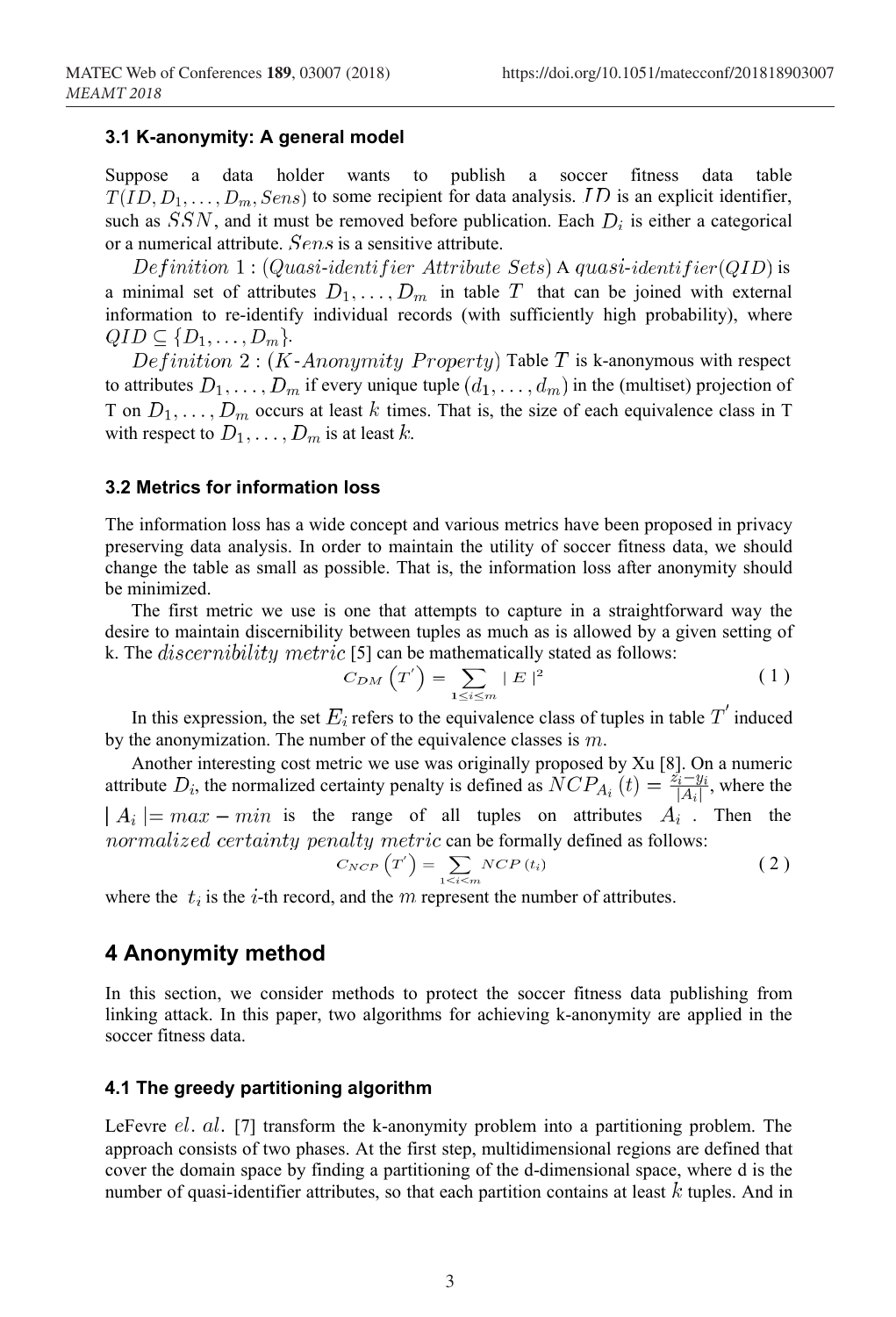the second step, the records in each partition are generalized such that they all share the same quasi-identifier value. The solution of strict partitioning is Algorithm 1.

**Algorithm 1** Top-down greedy algorithm for strict multidimensional partitioning Input: A table  $T$  and an integer  $k$ . Output: An anonymized table  $T'$ .  $1:$ Anonymize( $partition$ ).  $2$ :if(no allowable multidimensional cut for  $partition$ ) 3: return  $\phi$ : partition  $\rightarrow$  generalization. 4: else  $5: dim \rightarrow choose\_dimension();$  $6: fs \leftarrow frequency\_set(partition, dim);$ 7:splitVal  $\leftarrow find\_median(fs)$ ; 8: ;  $9: rhs \leftarrow \{t \in partition : t.dim > splitVal\};$ 10:return Anonymize( $lhs$ ) | Anonymize( $rhs$ ).

#### **4.2 The K-Means clustering algorithm**

We can also transform the k-anonymity problem into a clustering problem. The clustering problem is to find a set of clusters from a given set of n records such that each cluster contains at least  $k$   $(k \leq n)$  data points and that the sum of all intra-class distances is minimized and the inter-class is maximized. Using the k-means clustering algorithm, it is generated in the following three steps.

Step 1: Clustering()

In this step, we use the Algorithm 2 to cluster the soccer fitness data into classes. In the Algorithm 2, the line 1 and 2 is the initialization process, we calculate the number of the classes and randomly select m records as the center of each class. At the line 3 to line 8, there is the iteration process. At each iteration, we will calculate the distances between each tuple t and each class c, then we will pick out the minimal distance and add the tag of the class to it. Finally, the clustering centers will be recalculated. During this process, euclidean distance is used to measure the similarity of each record and clustering centers.

Step 2: Merging()

After the clustering, there may exists some groups whose records are less than k. In order to solve this issue, we introduce a merging processing. At the process, the similarity of two class centers will be calculated by the euclidean distance, and then merge the small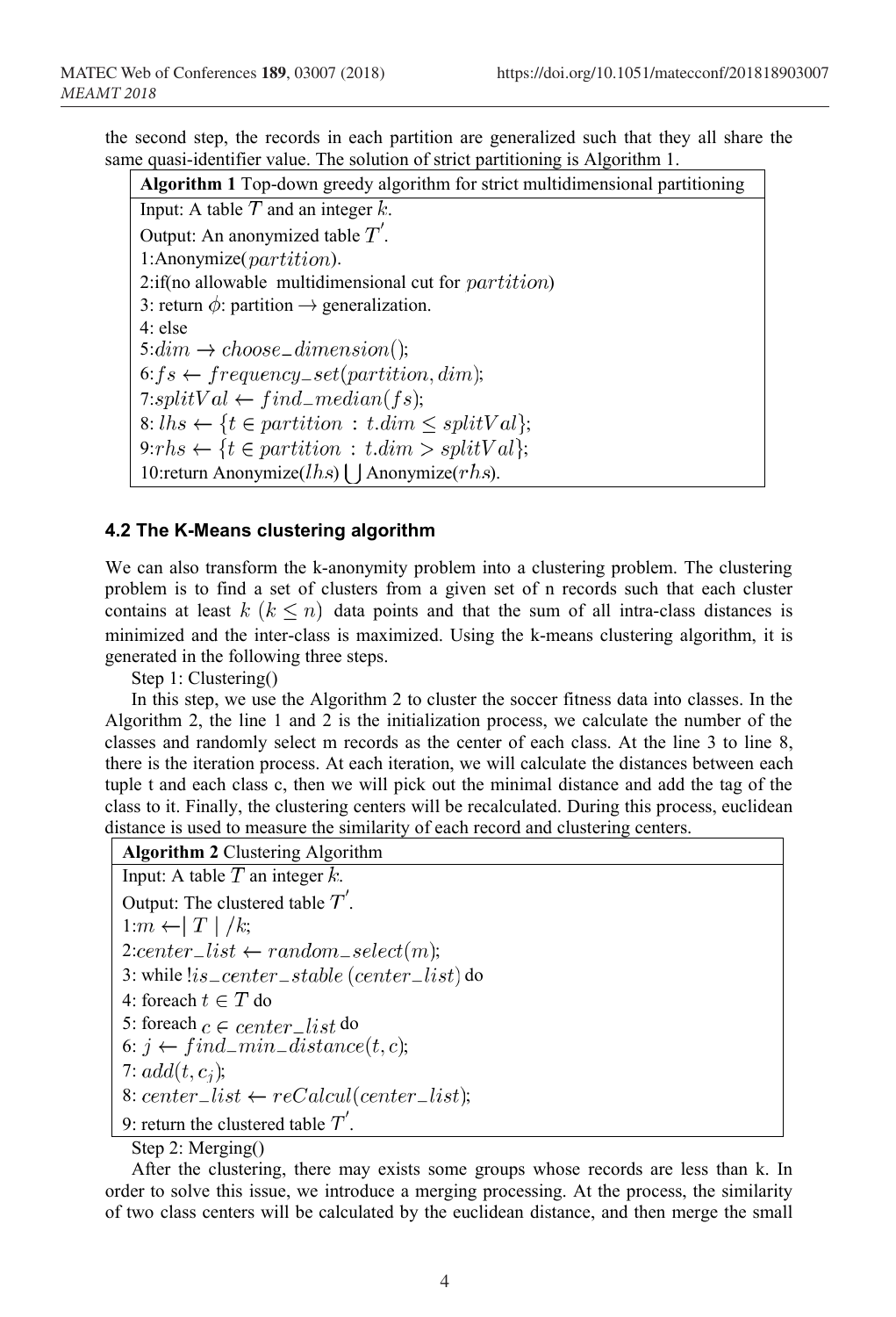group into the cluster, whose distance between them is minimal such that the records' number will be larger than  $k$ .

Step 3: Anonymizing()

Finally, we anonymize the records in the same class so that have the same quasiidentifier value. The procedures of the last step is Algorithm 4.

| <b>Algorithm 3</b> Anonymizing Algorithm |  |
|------------------------------------------|--|
|                                          |  |

Input: The merged table  $T''$ .

Output: An anonymized table  $T'''$ .

1: foreach  $cluster \in T''$  do

2: foreach  $quasi - attr \in cluster$  do

- 4:  $sum \leftarrow CalculAll(quasi attr);$
- 5: Replace it with the  $mean$ ;

6: return the anonymized table  $T'''$ .

# **5 Experiments**

In this section we evaluate the performance of the proposed k-anonymity algorithms. The experiments are conducted on a 2.93 GHz Intel(R) Core(TM) 2 Duo CPU with 4GB running the Windows 7 operating system.

#### **5.1 Dataset**

We use the real soccer fitness data, which is collected form the soccer players in the ShanDong LuNeng from 2016 to 2017 five quarters. All the tuples in the table have 12 attributes. Among them, the athlete's name is replaced by a pseudonym, one nominal attribute and numeric attributes are contained. In this paper, we just use the height and weight as the quasi-identifiers, and the others are sensitive attributes, which can reveal some potential privacy information about the players.

#### **5.2 Information loss**

*DM cost vs k(* Fig*.* **2***)* Fig. **2** shows the relative changes of the DM cost with three methods by varying  $k$ . The reason for this is that as k increases, more and more records are generalized to have the same quasi-identifier value, resulting in greater loss of information. In addition, the clustering algorithm is better than the Mondrian. This is because that the number records in each partition is larger than  $2k$  when the k is small. And the cost of the clustering is gradually close to the Mondrian when the  $k$  increasing.

*NCP* cost *vs*  $k$  (Fig. 3) Fig. 3 further gives the experimental result of the relation between NCP and  $k$ . NCP cost is mainly used to measure the degree of generalization of records, which can be adopted as a good metric of data utility. In this paper, we calculate the percentage of the NCP. The NCP generally increase as  $k$  increases, so it exhibits some trade-off between data privacy and data utility. The Mondrian(strict) is better than the clustering and Mondrian(relax), and sometimes Mondrian(relax) exists the same percentage of ncp because of the same partitions when the k is close.